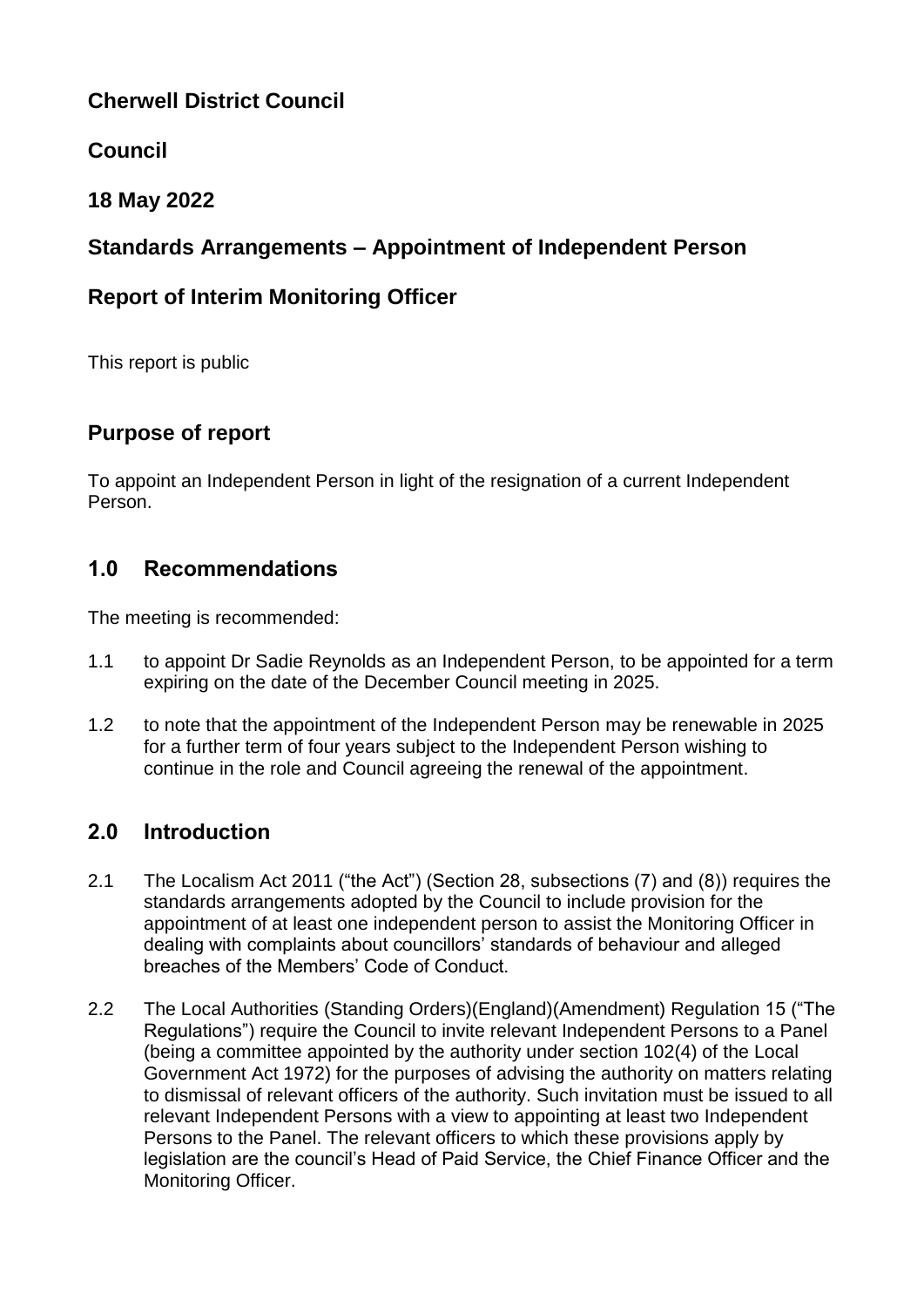- 2.3 Following a robust recruitment process, at the 13 December 2021 Council meeting, Mr Graham Matthews and Mr Tom Edwards were appointed Independent Persons for a term of four years expiring on the date of the December meeting of Council in 2025.
- 2.4 Whilst there is a requirement to appoint one Independent, at the December 2021 Council meeting, Members agreed to appoint two Independent Persons to ensure resilience.
- 2.5 Due to personal reasons, Mr Graham Matthews tendered his resignation as an Independent Person in March 2022. It is therefore necessary for Council to appoint an Independent Person to ensure that there remains two Independent Persons.

## **3.0 Report Details**

- 3.1 In light of the resignation of Mr Graham Matthews, the Council currently has one Independent Person. Whilst the Council is still complying with the requirements of the Localism Act 2011 (section 28(7)), to have at least one Independent Person, the Standards Committee and Council agreed that two Independent Persons should it be necessary to set up a Panel in compliance with The Local Authorities (Standing Orders)(England)(Amendment) Regulations 2015. Having two Independent Persons also provides for resilience.
- 3.2 The report to the 13 December 2021 Council meeting [\(Minute 55 refers\)](https://modgov.cherwell.gov.uk/ieListDocuments.aspx?CId=114&MId=3510) sets out the robust recruitment process for the two Independent Persons appointed at that meeting, which had regard to the Act:
	- The recruitment exercise to include advertisement, application and interview.
	- The interview panel to consist of the Monitoring Officer, the Chairman of the Standards Committee and two members of the Standards Committee, one of whom to be an opposition member.
	- Interviews will be carried out virtually via video conference in November 2021 (exact date(s) to be agreed by the interview panel)
	- The appointments to be confirmed at the 13 December 2021 Council meeting with a positive vote by a majority of councillors
	- The appointments to be for 4 years (to December 2025)
	- The Independent Person "job description" and "role profile" to be approved by the Monitoring Officer, in consultation with the Chairman of the Standards **Committee**
	- The statutory restrictions whereby an Independent Person must not be a Member, co-opted Member of officer of Cherwell District Council or a Member, co-opted Member or officer of a parish council that falls within the area of Cherwell District Council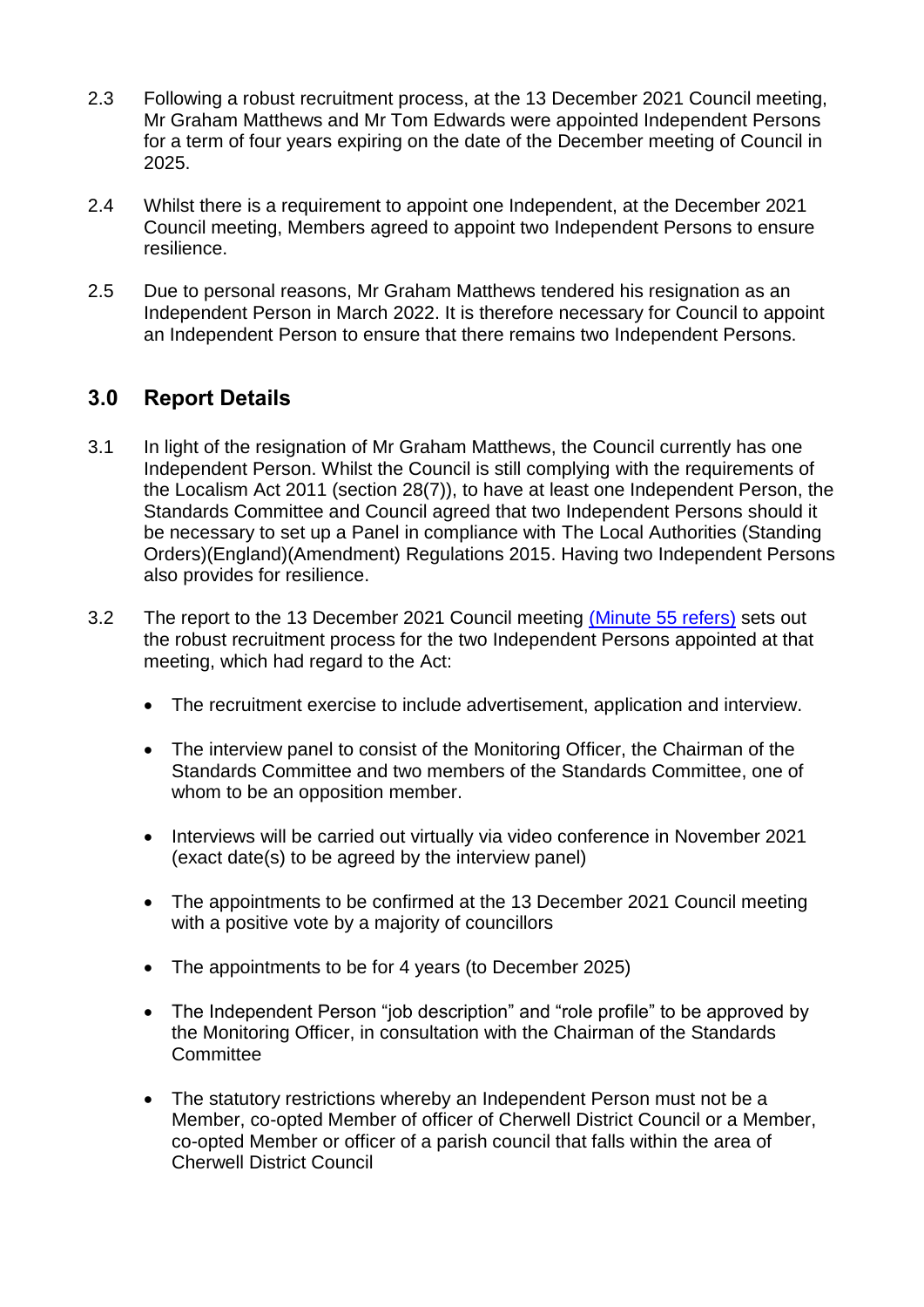- Any application from an existing Independent Person to be considered on its merits
- 3.3 As part of the recruitment process, six applications were received and all candidates interviewed. The Panel had been extremely impressed with all candidates and considered all were appointable.
- 3.4 Given the robustness of the recent recruitment process, at its meeting of 17 March 2022, the Standards Committee considered that it would be appropriate to delegate authority to the Interim Monitoring Officer, following consultation with the Chairman, to approach the candidates who were not appointed in the first instance to ascertain if they are still interested in the role.
- 3.5 After consultation with the Chairman of the Standards Committee, the Interim Monitoring Officer approached Dr Sadie Reynolds, who confirmed she would be happy to be appointed. Council is therefore recommended to Council the appointment of Dr Reynolds as an Independent Person.
- 3.6 There is no prescribed time limit on the terms of office of Independent Persons and these are therefore within the discretion of the Council. To ensure consistency with the term of the current remaining Independent Person, it is recommended the appointment also be until the date of the December meeting of Council in 2025.

## **4.0 Conclusion and Reasons for Recommendations**

4.1 To comply with the statutory requirements the Council must appoint at least one Independent Person. Due to the resignation of one Independent Person, the **Committee** 

### **5.0 Consultation**

None in the preparation of this report

## **6.0 Alternative Options and Reasons for Rejection**

6.1 The following alternative options have been identified and rejected for the reasons as set out below.

Option 1: Not to appoint a second Independent Person. This is not recommended as there would be no resilience in support to the Monitoring Officer in the case of the current Independent Person being unavailable or having a conflict of interest.

## **7.0 Implications**

### **Financial and Resource Implications**

7.1 Each independent person receives an annual allowance of £768 and can claim travel expenses for attending meetings in person. This is provided for in the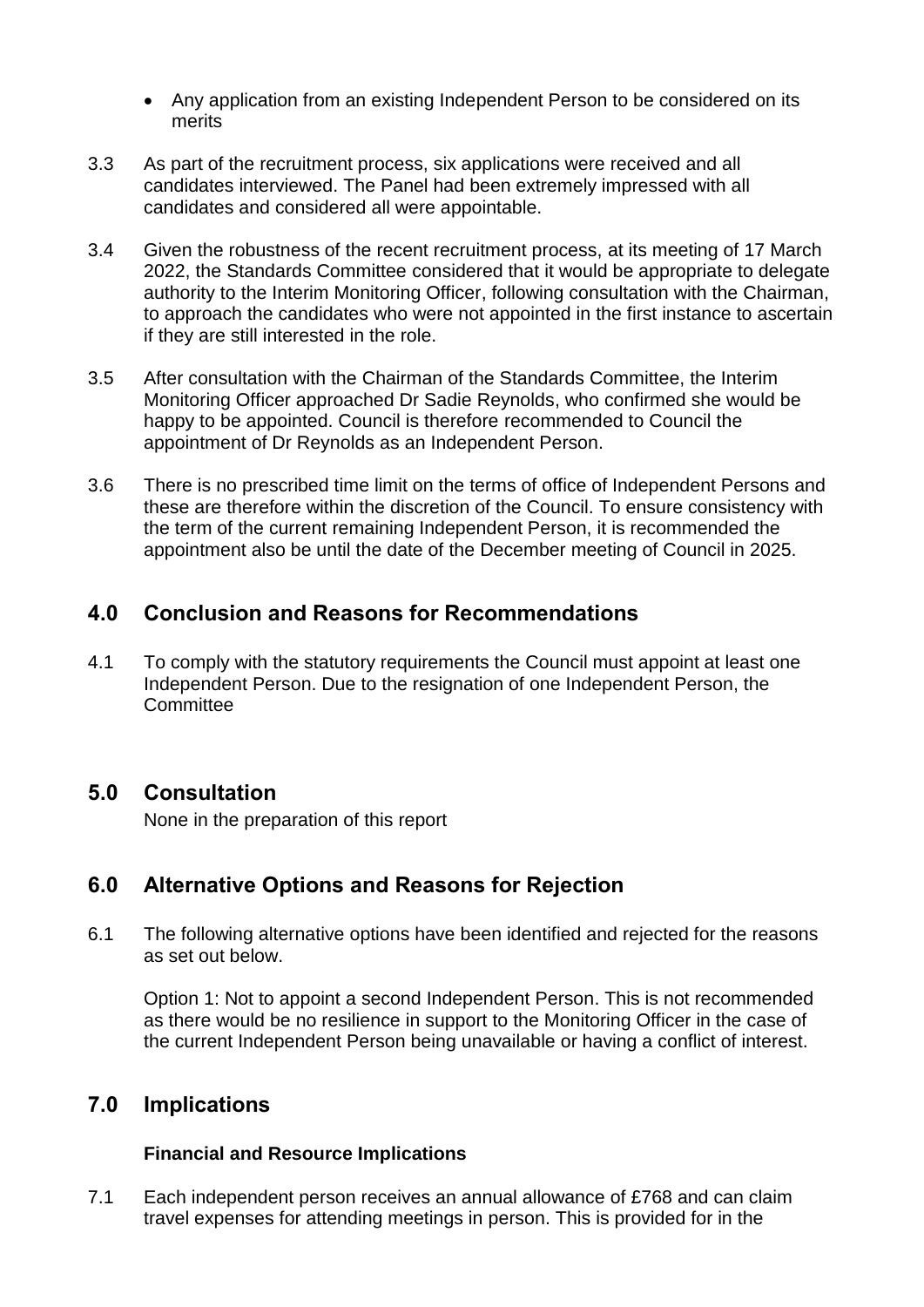Members' Allowances budget. The law is clear that the payment of an allowance does not negate independence.

Comments checked by: Michael Furness, Assistant Director of Finance & Section 151 Officer, 01295 221845, [Michael.Furness@cherwell-dc.gov.uk](mailto:Michael.Furness@cherwell-dc.gov.uk)

#### **Legal Implications**

7.2 To comply with the requirements of the Localism Act 2011 (section 28(7)), the Council should appoint at least one Independent Person. However, should it be necessary to set up a Panel in compliance with The Local Authorities (Standing Orders)(England)(Amendment) Regulations 2015 referred to in paragraph 2.2 above it is recommended that the Council appoints two Independent Persons.

Comments checked by: Shahin Ismail, Interim Assistant Director Law, Governance & Democratic Services, [Shahin.ismail@cherwell-dc.gov.uk](mailto:Shahin.ismail@cherwell-dc.gov.uk)

#### **Risk Implications**

- 7.3 Failing to appoint an Independent Person would place the Council in breach of its statutory duty under the Act and prevent the Monitoring Officer from dealing with complaints in accordance with the Council's code of conduct complaints procedure.
- 7.4 In addition in the event of there being a need to consider dismissal of a relevant officer and the Council not having appointed at least two Independent Persons the Council would be required to approach another local authority to seek to invite their appointed Independent Persons to form part of a Panel.

Comments checked by: Celia Prado-Teeling, Interim Assistant Director Customer Focus, 01295 221556, [Celia.prado-teeling@cherwell-dc.gov.uk](mailto:Celia.prado-teeling@cherwell-dc.gov.uk) 

#### **Equalities and Inclusion Implications**

7.5 The recent recruitment process was fair and open therefore this approach to reach out to previous applicants will enable the Independent Persons to be appointed on merit.

Comments checked by: Celia Prado-Teeling, Interim Assistant Director Customer Focus, 01295 221556, [Celia.prado-teeling@cherwell-dc.gov.uk](mailto:Celia.prado-teeling@cherwell-dc.gov.uk) 

### **8.0 Decision Information**

**Key Decision**

**Financial Threshold Met: N/A**